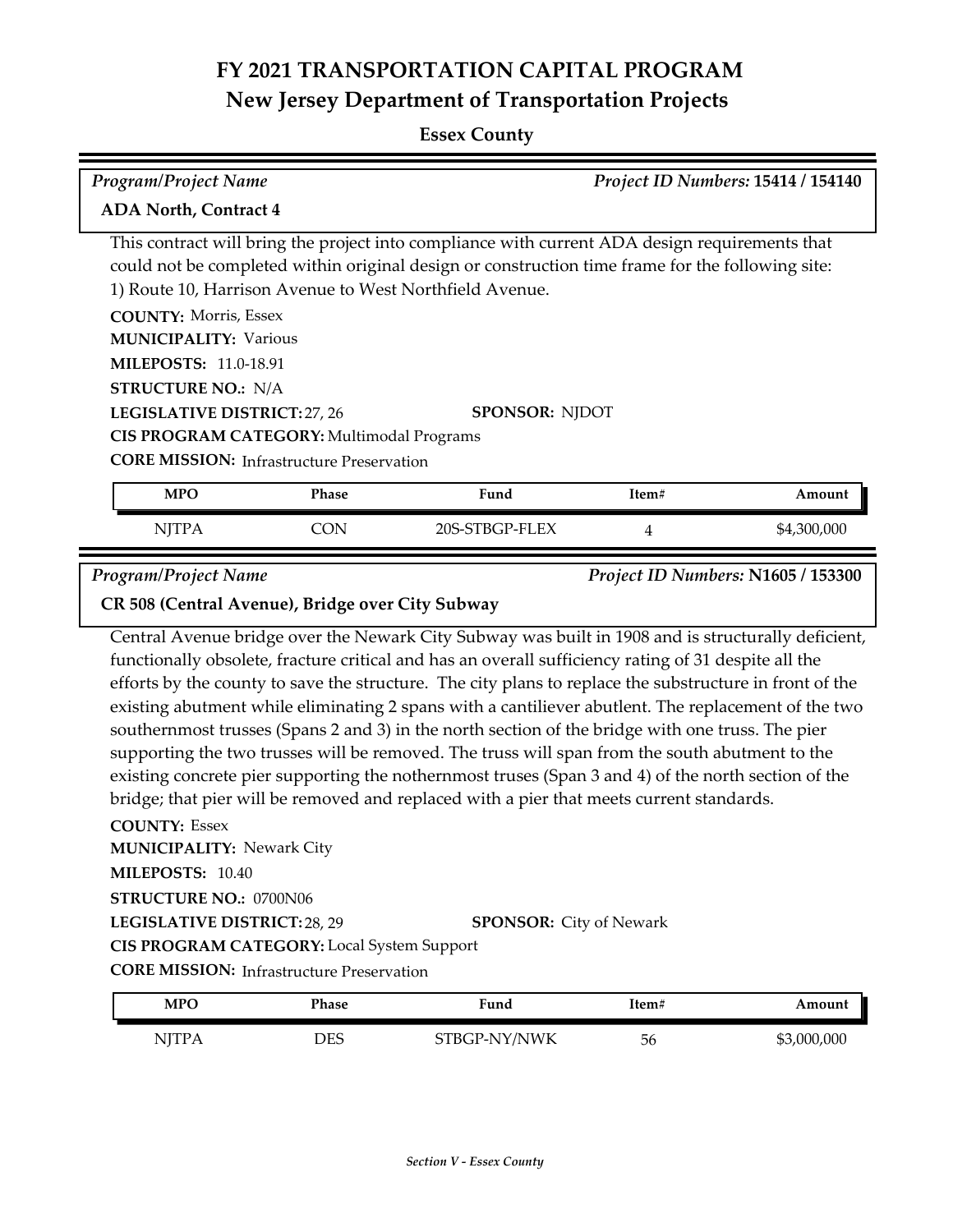#### **Essex County**

| <b>Program/Project Name</b>          | Project ID Numbers: 11407 / 114070 |
|--------------------------------------|------------------------------------|
| Lincoln Tunnel Access Project (LTAP) |                                    |

Under this program, also known as the Lincoln Tunnel Access Program (LTAP), the Port Authority of NY & NJ provided funding support, in the amount of \$1.8 billion, for improvements to three NJDOT facilities: Route 7, Hackensack River (Wittpenn) Bridge; Route 1&9T Extension (New Road); and Route 1&9 Pulaski Skyway including Route 139 (Hoboken and Conrail Viaducts) eastern approach to the Skyway. The State of NJ is also providing funding, from the TTF, to complete work on the projects.

The Route 7 Wittpenn Bridge is being replaced with a new vertical lift bridge. The total project cost is estimated at \$575 to \$625 million. The project is located in Kearny and Jersey City, Hudson County.

The Route 1&9T Extension (New Road) project will provide a new roadway parallel to Route 1&9 along the railroad right-of-way in Jersey City. It will provide intermodal connections to the rail yards and divert trucks off of Tonnelle Circle and Route 1&9, helping to ease congestion and facilitate goods movement throughout the region. The total project cost is estimated at \$400 to \$450 million. The project is located in Jersey City, Hudson County.

The Route 1&9 Pulaski Skyway project is rehabilitating the 3.5 mile-long structure that carries Route 1&9 over the Hackensack and Passaic Rivers, the New Jersey Turnpike, several railroads and industrial facilities. Also included in the Pulaski Skyway project is the Route 139 eastern approach to the Skyway. The Route 139 portion rehabilitated the Hoboken Viaduct, as well as replaced the deck and rehabilitated the superstructure of the Conrail Viaduct. The total Pulaski Skyway project cost is estimated at \$1.9 to \$2.1 billion. The project is located in Jersey City, Kearny, and Newark in Hudson and Essex Counties.

**COUNTY:** Hudson, Essex LEGISLATIVE DISTRICT: 31, 33, 32, 29 **MILEPOSTS:** N/A **STRUCTURE NO.:** 0909150 **MUNICIPALITY: Jersey City, Newark City, Kearny Town CORE MISSION:** Infrastructure Preservation **SPONSOR:** NJDOT **CIS PROGRAM CATEGORY:** Bridge Assets

| <b>MPC</b> | Phase | Fund         | Item# | ⊾mount        |
|------------|-------|--------------|-------|---------------|
| NITP.      | ERC   | $\Lambda$ TT | 304   | \$131,000,000 |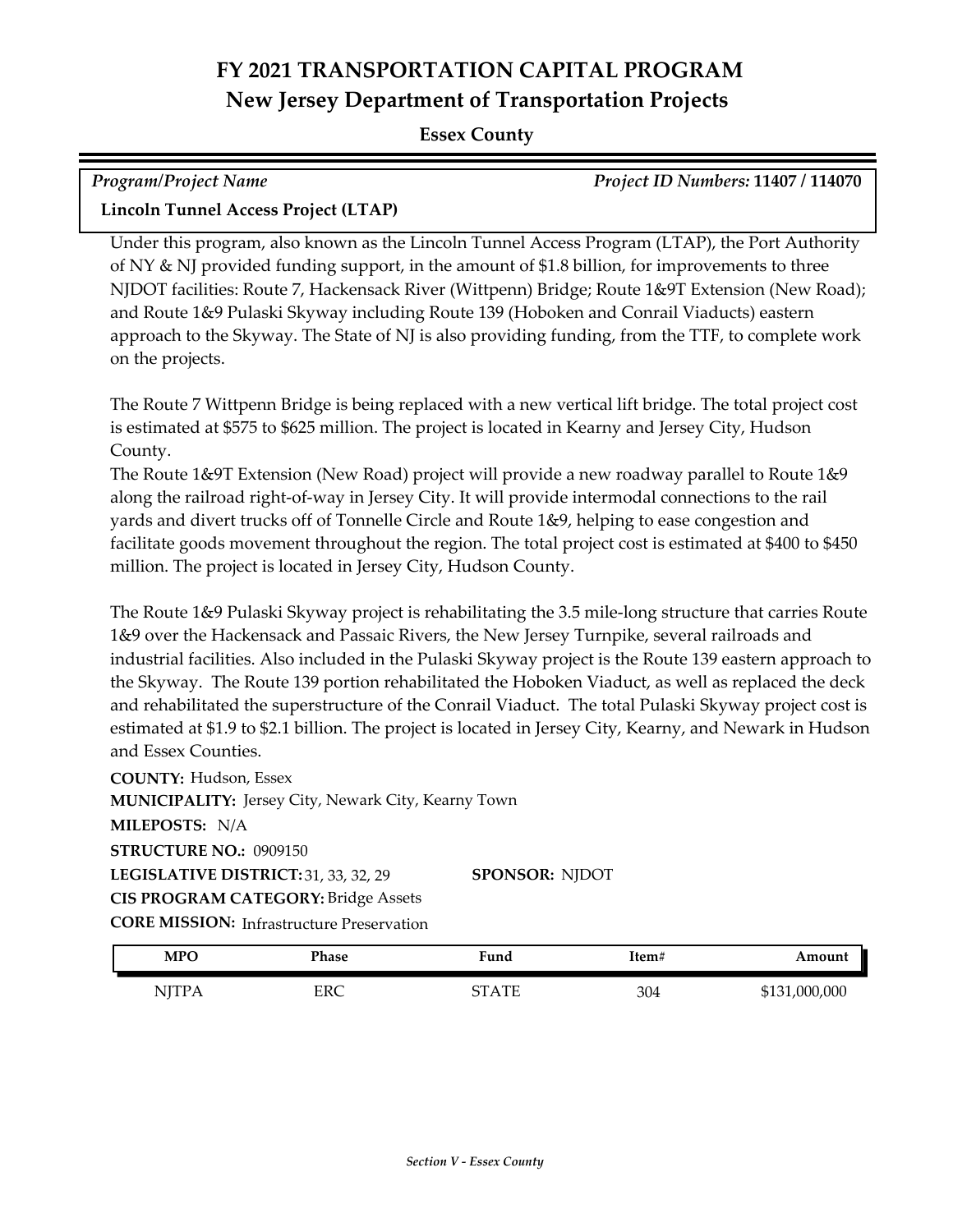#### **Essex County**

| Program/Project Name                                 | Project ID Numbers: 15439 / 154390                                                                |
|------------------------------------------------------|---------------------------------------------------------------------------------------------------|
| Route 10, Chelsea Drive to Kelly Drive               |                                                                                                   |
|                                                      | Initiated from the Safety Management System, this project will provide installation of sidewalks, |
|                                                      | with ADA curb ramps, on the Westbound side of Route 10 from Chelsea Drive to Kelly Drive.         |
| <b>COUNTY: Essex</b>                                 |                                                                                                   |
| <b>MUNICIPALITY:</b> Livingston Twp, West Orange Twp |                                                                                                   |
| <b>MILEPOSTS: 21.42-21.87</b>                        |                                                                                                   |
| <b>STRUCTURE NO.: N/A</b>                            |                                                                                                   |
| <b>LEGISLATIVE DISTRICT: 27</b>                      | <b>SPONSOR: NJDOT</b>                                                                             |
| CIS PROGRAM CATEGORY: Multimodal Programs            |                                                                                                   |

**CORE MISSION: Infrastructure Preservation** 

| <b>MPC</b> | Phase   | Fund      | Item# | Amount    |
|------------|---------|-----------|-------|-----------|
| NJTPA      | PF<br>- | 20S-STATE | 281   | \$200,000 |

*Program/Project Name Project ID Numbers:* **9233B6 / 009234**

#### **Route 23, Route 80 and Route 46 Interchange**

The purpose of this project is to provide greater mobility, reduce congestion and enhance safety through simplicity of movement through the interchange. The improvements include a new ramp (NW-E) providing a direct connection from Rt 23 Southbound to I-80 Westbound. Three new bridges are anticipated to facilitate the construction of the new ramp. A connection allowing travel from I-80 Eastbound to Rt 23 Northbound and Southbound and Rt 46 Westbound via a new ramp connection. Adjustments to the lane configuration on the I-80 between Rt 23 and the bridge over the Passaic River to improve lane continuity will be made, and modifications to the existing exit and entry ramps on I-80 to improve the merge and diverge with the mainline roadway. A number of retaining walls are anticipated in conjunction with the bridge and ramp construction.

**COUNTY:** Passaic, Essex

**MUNICIPALITY: Wayne Twp, Fairfield Twp** 

**MILEPOSTS:** 23: 5.1-5.7; 80: 52.8-53.75

**STRUCTURE NO.:** N/A

**LEGISLATIVE DISTRICT:** 40, 26 **SPONSOR:** NJDOT

**CIS PROGRAM CATEGORY:** Congestion Relief

**CORE MISSION:** Mobility and Congestion Relief

| MPO          | Phase | Fund     | ftem# | Amount      |
|--------------|-------|----------|-------|-------------|
| <b>NJTPA</b> | DES   | 20S-NHPP | 14    | \$3,400,000 |